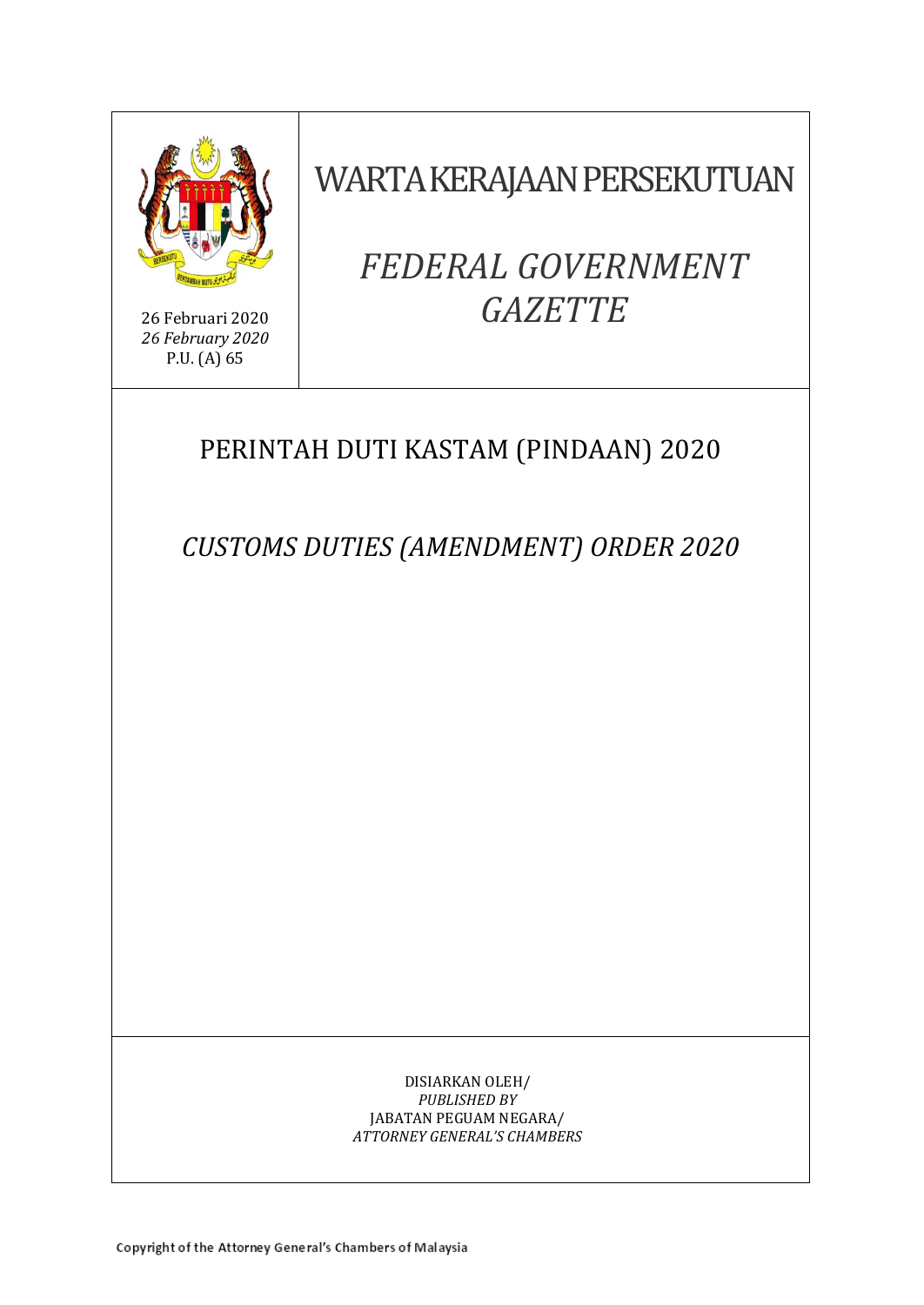# AKTA KASTAM 1967

# PERINTAH DUTI KASTAM (PINDAAN) 2020

PADA menjalankan kuasa yang diberikan oleh subseksyen 11(1) Akta Kastam 1967 [*Akta 235*], Menteri membuat perintah yang berikut:

#### **Nama dan permulaan kuat kuasa**

1. (1) Perintah ini bolehlah dinamakan **Perintah Duti Kastam (Pindaan) 2020**.

(2) Perintah ini mula berkuat kuasa pada 1 Mac 2020.

### **Pindaan Jadual Pertama**

2. Perintah Duti Kastam 2017 [*P.U. (A) 5/2017*] dipinda dalam Jadual Pertama—

- *(a)* berhubung dengan kepala 29.03—
	- (i) dengan menggantikan subkepala 2903.39.90 00 dan butir-butir yang berhubungan dengannya dengan subkepala dan butir-butir yang berikut:

| Heading | Subheading    | Description                                                        | Unit of  | Rate of Duty |        |
|---------|---------------|--------------------------------------------------------------------|----------|--------------|--------|
|         |               |                                                                    | Quantity | Import       | Export |
| (1)     | (2)           | (3)                                                                | (4)      | (5)          | (6)    |
|         |               |                                                                    |          |              |        |
|         | "2903.39.90   | Other:                                                             |          |              |        |
|         | 2903.39 90 10 | $1,1,1,3,3$ -                                                      | kg       | $0\%$        | $0\%$  |
|         |               | Pentafluorobutane                                                  |          |              |        |
|         |               | $(HFC-365mfc)$                                                     |          |              |        |
|         | 2903.39 90 20 | 1, 1, 1, 2, 2, 3, 4, 5, 5, 5-<br>$\sim 10^{-1}$ and $\sim 10^{-1}$ | kg       | $0\%$        | $0\%$  |
|         |               | Decafluoropentane                                                  |          |              |        |
|         |               | (HFC-43-10mee)                                                     |          |              |        |
|         | 2903.39 90 30 | Fluoromethane (HFC-41)<br>$\blacksquare$                           | kg       | $0\%$        | $0\%$  |
|         |               |                                                                    |          |              |        |
|         |               | Of other Fluoromethane:                                            |          |              |        |
|         | 2903.39 90 41 | Difluoromethane                                                    | kg       | $0\%$        | $0\%$  |
|         |               | $(HFC-32)$                                                         |          |              |        |
|         | 2903.39 90 42 | Trifluoromethane                                                   | kg       | 0%           | 0%     |
|         |               | $(HFC-23)$                                                         |          |              |        |
|         | 2903.39 90 49 | <b>Other</b>                                                       | kg       | $0\%$        | 0%     |
|         |               |                                                                    |          |              |        |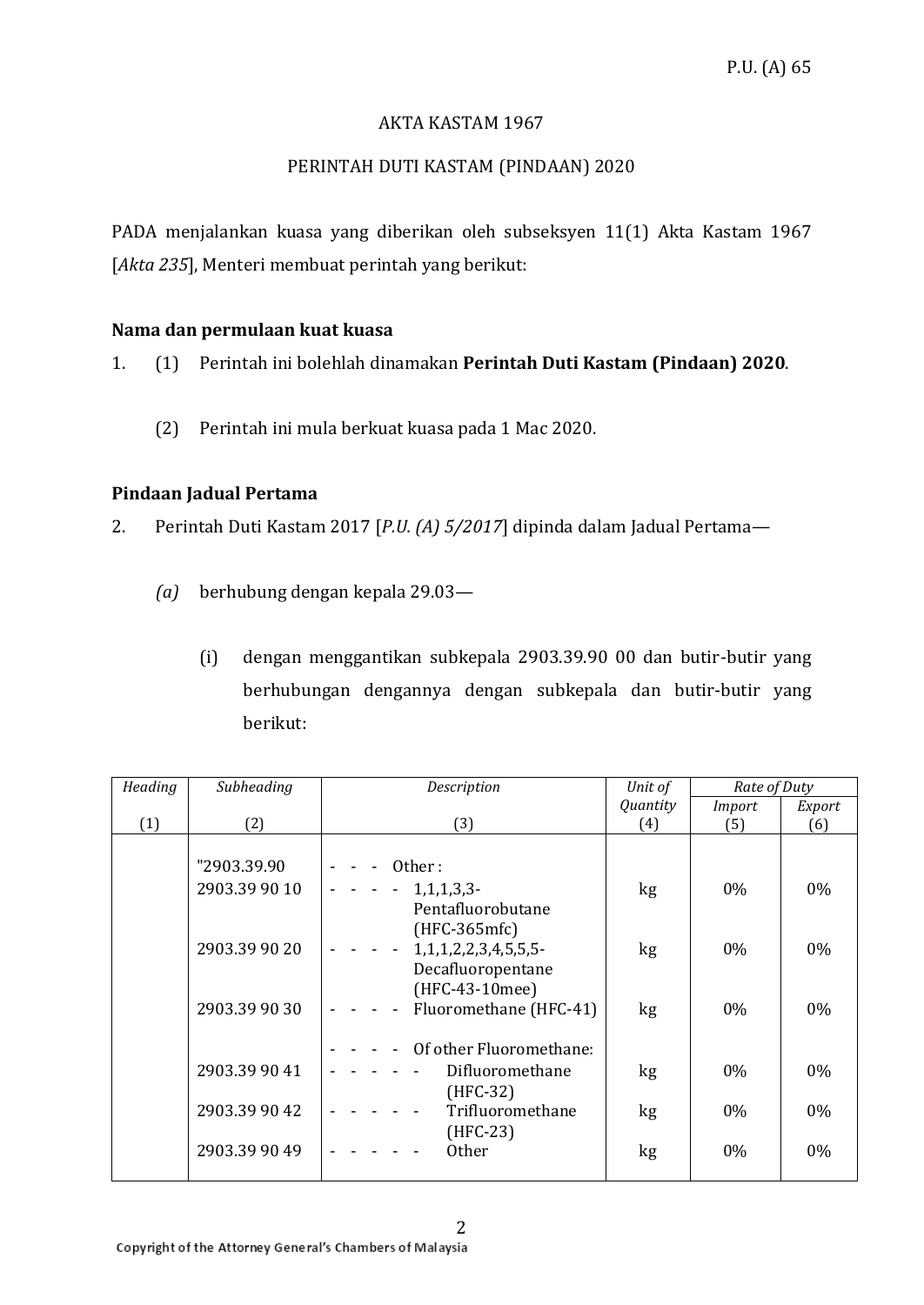| Heading | Subheading    | Description                           | Unit of  | Rate of Duty  |          |
|---------|---------------|---------------------------------------|----------|---------------|----------|
|         |               |                                       | Quantity | <b>Import</b> | Export   |
| (1)     | (2)           | (3)                                   | (4)      | (5)           | (6)      |
|         |               | - - Of Fluoroethane:                  |          |               |          |
|         | 2903.39 90 51 | 1,1-Difluoroethane                    | kg       | 0%            | 0%       |
|         |               | (HFC-152a)                            |          |               |          |
|         | 2903.39 90 52 | 1,2-Difluoroethane                    | kg       | 0%            | $0\%$    |
|         |               | (HFC-152)                             |          |               |          |
|         | 2903.39 90 53 | $1,1,1$ -                             | kg       | 0%            | 0%       |
|         |               | Trifluoroethane<br>(HFC-143a)         |          |               |          |
|         | 2903.39 90 54 | $1, 1, 2-$                            | kg       | 0%            | 0%       |
|         |               | Trifluoroethane                       |          |               |          |
|         |               | $(HFC-143)$                           |          |               |          |
|         | 2903.39 90 55 | 1, 1, 1, 2                            | kg       | $0\%$         | 0%       |
|         |               | Tetrafluoroethane                     |          |               |          |
|         |               | (HFC-134a)                            |          |               |          |
|         | 2903.39 90 56 | 1, 1, 2, 2                            | kg       | $0\%$         | 0%       |
|         |               | Tetrafluoroethane                     |          |               |          |
|         |               | (HFC-134)                             |          |               |          |
|         | 2903.39 90 57 | Pentafluoroethane                     | kg       | 0%            | 0%       |
|         |               | $(HFC-125)$                           |          |               |          |
|         | 2903.39 90 59 | Other                                 | kg       | 0%            | 0%       |
|         |               | Of Fluoropropane:                     |          |               |          |
|         | 2903.39 90 61 | 1, 1, 1, 3, 3                         | kg       | 0%            | 0%       |
|         |               | Pentafluoropropane                    |          |               |          |
|         |               | $(HFC-245fa)$                         |          |               |          |
|         | 2903.39 90 62 | $1, 1, 2, 2, 3$ -                     | kg       | 0%            | 0%       |
|         |               | Pentafluoropropane                    |          |               |          |
|         |               | (HFC-245ca)                           |          |               |          |
|         | 2903.39 90 63 | $1, 1, 1, 2, 2, 3$ -                  | kg       | 0%            | 0%       |
|         |               | Hexafluoropropane                     |          |               |          |
|         |               | (HFC-236cb)                           |          |               |          |
|         | 2903.39 90 64 | 1, 1, 1, 2, 3, 3                      | kg       | 0%            | 0%       |
|         |               | Hexafluoropropane                     |          |               |          |
|         | 2903.39 90 65 | (HFC-236ea)                           |          | 0%            | 0%       |
|         |               | 1, 1, 1, 3, 3, 3<br>Hexafluoropropane | kg       |               |          |
|         |               | (HFC-236fa)                           |          |               |          |
|         | 2903.39 90 66 | 1, 1, 1, 2, 3, 3, 3                   | kg       | 0%            | 0%       |
|         |               | Heptafluoropropane                    |          |               |          |
|         |               | (HFC-227ea)                           |          |               |          |
|         | 2903.39 90 69 | <b>Other</b>                          | kg       | 0%            | 0%       |
|         | 2903.39 90 70 | <b>Other</b><br>fluorinated           | kg       | 0%            | 0%       |
|         |               | of<br>derivative<br>acyclic           |          |               |          |
|         |               | hydrocarbons                          |          |               |          |
|         | 2903.39 90 90 | Other                                 | kg       | 0%            | $0\%$ "; |
|         |               |                                       |          |               |          |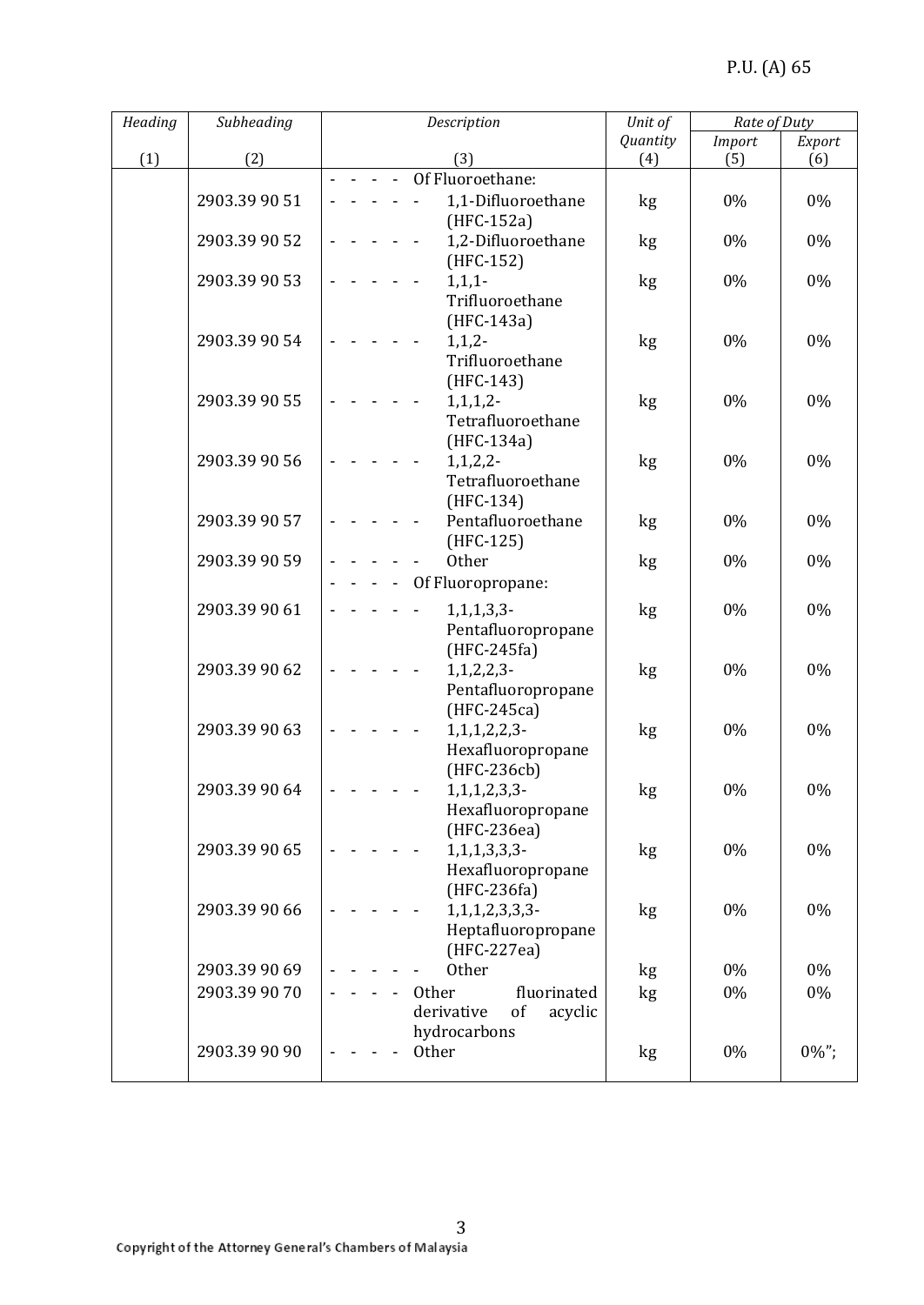- (ii) dengan memotong subkepala 2903.79.00 22 dan butir-butir yang berhubungan dengannya; dan
- (iii) dengan memotong subkepala 2903.79.00 30 dan butir-butir yang berhubungan dengannya; dan
- *(b)* berhubung dengan kepala 38.24, dengan menggantikan subkepala 3824.78.00 00 dan butir-butir yang berhubungan dengannya dengan subkepala dan butir-butir yang berikut:

| Heading | Subheading    | Description                                                                                                                                                           | Unit of<br>Quantity | Rate Of Duty  |          |
|---------|---------------|-----------------------------------------------------------------------------------------------------------------------------------------------------------------------|---------------------|---------------|----------|
|         |               |                                                                                                                                                                       |                     | <b>Import</b> | Export   |
| (1)     | (2)           | (3)                                                                                                                                                                   | (4)                 | (5)           | (6)      |
|         | "3824.78.00   | Containing perfluorocarbons<br>(PFCs)<br>or<br>hydrofluorocarbons (HFCs),<br>containing<br>but<br>not<br>chlorofluorocarbons<br>(CFCs)<br>or hydrochlorofluorocarbons | kg                  | 0%            | 0%       |
|         | 3824.78.00 10 | $(HCFCs)$ :<br>Containing mixtures of<br>$\blacksquare$<br>HFC-125, HFC-143a and<br>HFC-134a (HFC-404A)                                                               | kg                  | 0%            | 0%       |
|         | 3824.78.00 20 | Containing mixtures of<br>HFC-32, HFC-125<br>and<br>(HFC-407A,<br>HFC-134a<br>HFC-407C,<br>HFC-407B,<br>HFC-407D, HFC-407E and<br><b>HFC-407F)</b>                    | kg                  | $0\%$         | $0\%$    |
|         | 3824.78.0030  | Containing mixtures<br>of<br><b>HFC-32</b><br>and<br><b>HFC-125</b><br>(HFC-410A<br>and<br>HFC-<br>410B)                                                              | kg                  | 0%            | $0\%$    |
|         | 3824.78.00 40 | Containing mixtures<br><sub>of</sub><br>HFC-134a, HFC-125 and<br>(butane)(HFC-<br>HC-600<br>417A and HFC-417B)                                                        | kg                  | $0\%$         | 0%       |
|         | 3824.78.00 50 | Containing mixtures of<br>HFC-125 and HFC-143a<br>(HFC-507A)                                                                                                          | kg                  | 0%            | 0%       |
|         | 3824.78.00 60 | Containing mixtures of<br><b>HFC-23</b><br>and<br>FC-116<br>(hexafluoroethane)(HFC-<br>508A and HFC-508B)                                                             | kg                  | $0\%$         | $0\%$    |
|         | 3824.78.00 90 | Other                                                                                                                                                                 | kg                  | $0\%$         | $0\%$ ". |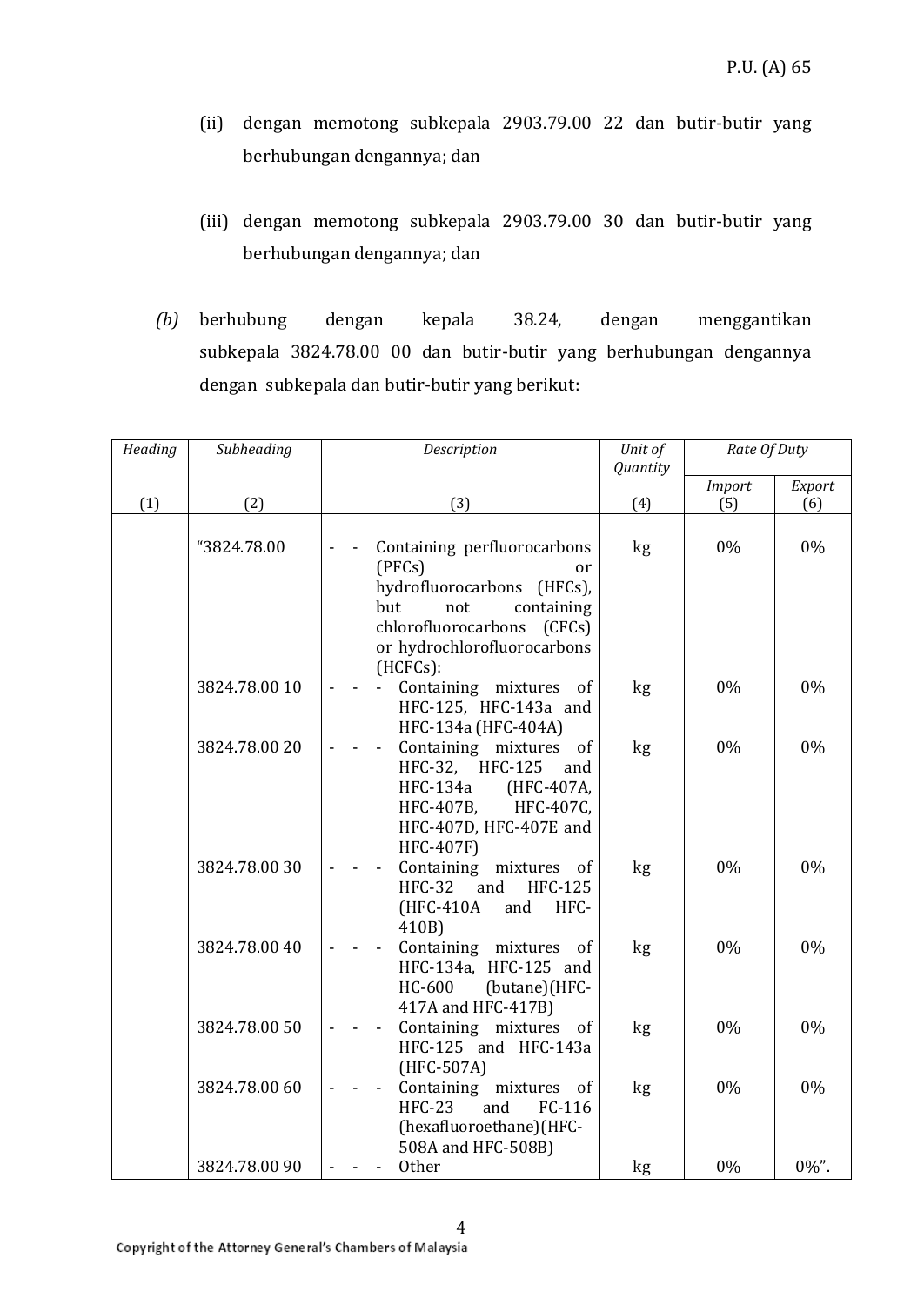# Dibuat 20 Februari 2020 [SULIT KE.HT(96)669/12-3 Klt.7 Sk.2; Perb.MOF.TAX(S)700-2/1/16Jld.3; PN(PU2)338/LVI]

LIM GUAN ENG *Menteri Kewangan*

[*Akan dibentangkan di Dewan Rakyat menurut subseksyen 11(2) Akta Kastam 1967*]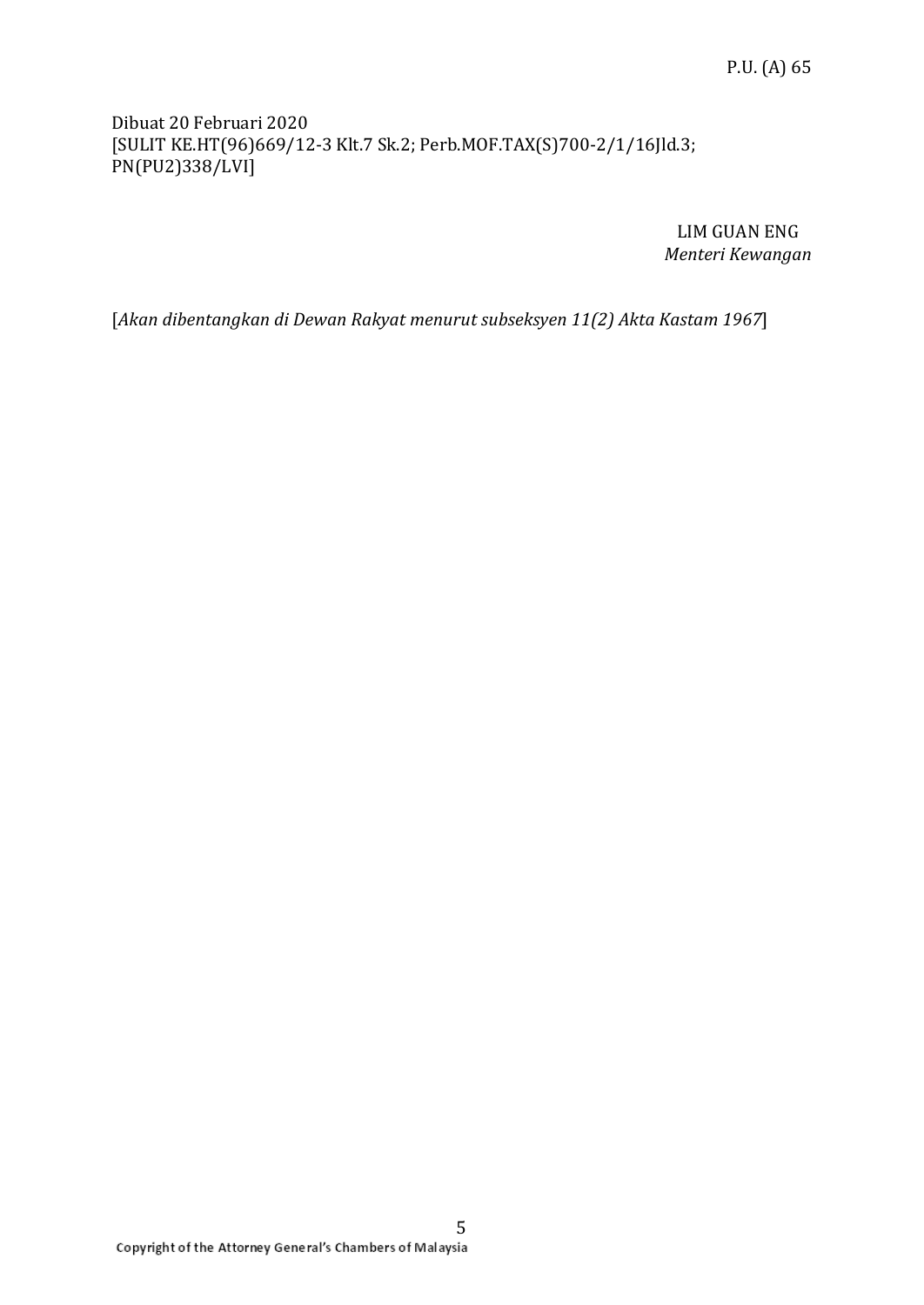### CUSTOMS ACT 1967

# CUSTOMS DUTIES (AMENDMENT) ORDER 2020

IN exercise of the powers conferred by subsection 11(1) of the Customs Act 1967 [*Act 235*], the Minister makes the following order:

# **Citation and commencement**

1. (1) This order may be cited as the **Customs Duties (Amendment) Order 2020**.

(2) This Order comes into operation on 1 March 2020.

# **Amendment of First Schedule**

2. The Customs Duties Order 2017 [*P.U. (A) 5/2017*] is amended in the First Schedule—

- *(a)* in relation to heading 29.03—
	- (i) by substituting for subheading 2903.39.90 00 and the particulars relating to it the following subheadings and particulars:

| Heading | Subheading                   | Description                                                          | Unit of<br>Quantity | Rate of Duty  |        |
|---------|------------------------------|----------------------------------------------------------------------|---------------------|---------------|--------|
|         |                              |                                                                      |                     | <b>Import</b> | Export |
| (1)     | (2)                          | (3)                                                                  | (4)                 | (5)           | (6)    |
|         | "2903.39.90<br>2903.39 90 10 | Other:<br>1,1,1,3,3<br>Pentafluorobutane (HFC-<br>365mfc             | kg                  | $0\%$         | $0\%$  |
|         | 2903.39 90 20                | 1, 1, 1, 2, 2, 3, 4, 5, 5, 5-<br>Decafluoropentane<br>(HFC-43-10mee) | kg                  | $0\%$         | $0\%$  |
|         | 2903.39 90 30                | Fluoromethane (HFC-41)<br>Of other Fluoromethane:                    | kg                  | 0%            | $0\%$  |
|         | 2903.39 90 41                | Difluoromethane<br>$(HFC-32)$                                        | kg                  | $0\%$         | $0\%$  |
|         | 2903.39 90 42                | Trifluoromethane<br>$(HFC-23)$                                       | kg                  | $0\%$         | $0\%$  |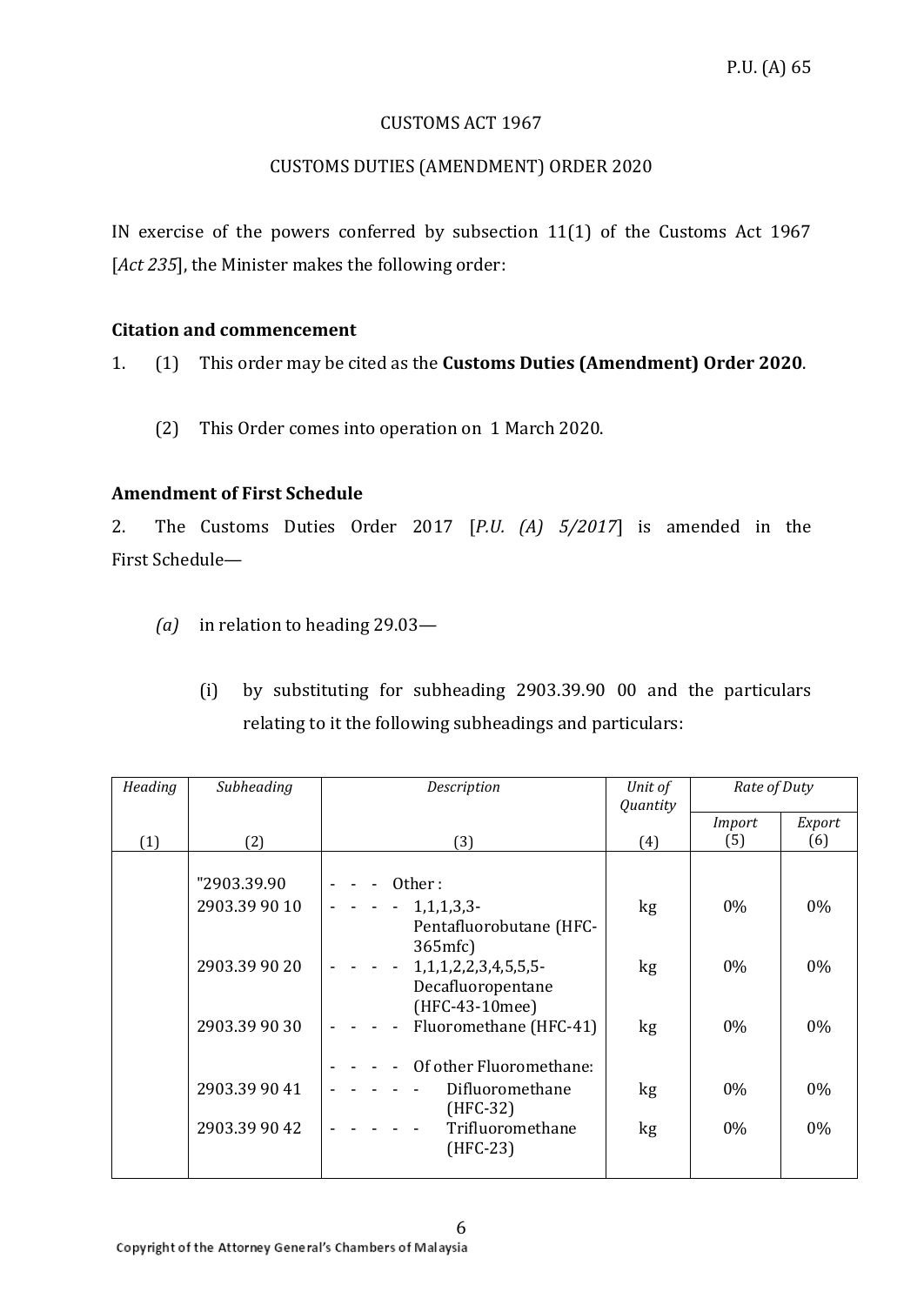| Heading | Subheading    | Description                                                             | Unit of  | Rate of Duty  |          |
|---------|---------------|-------------------------------------------------------------------------|----------|---------------|----------|
|         |               |                                                                         | Quantity | <b>Import</b> | Export   |
| (1)     | (2)           | (3)                                                                     | (4)      | (5)           | (6)      |
|         | 2903.39 90 49 | Other                                                                   | kg       | 0%            | 0%       |
|         |               | Of Fluoroethane:                                                        |          |               |          |
|         | 2903.39 90 51 | 1,1-Difluoroethane<br>(HFC-152a)                                        | kg       | 0%            | 0%       |
|         | 2903.39 90 52 | 1,2-Difluoroethane<br>(HFC-152)                                         | kg       | 0%            | 0%       |
|         | 2903.39 90 53 | $1,1,1-$<br>Trifluoroethane<br>$(HFC-143a)$                             | kg       | 0%            | 0%       |
|         | 2903.39 90 54 | $1, 1, 2-$<br>Trifluoroethane<br>$(HFC-143)$                            | kg       | 0%            | 0%       |
|         | 2903.39 90 55 | 1,1,1,2<br>Tetrafluoroethane<br>(HFC-134a)                              | kg       | 0%            | $0\%$    |
|         | 2903.39 90 56 | 1, 1, 2, 2<br>Tetrafluoroethane<br>$(HFC-134)$                          | kg       | $0\%$         | 0%       |
|         | 2903.39 90 57 | Pentafluoroethane<br>(HFC-125)                                          | kg       | 0%            | 0%       |
|         | 2903.39 90 59 | <b>Other</b>                                                            | kg       | 0%            | 0%       |
|         |               | Of Fluoropropane:                                                       |          |               |          |
|         | 2903.39 90 61 | $1,1,1,3,3$ -<br>Pentafluoropropane<br>$(HFC-245fa)$                    | kg       | 0%            | 0%       |
|         | 2903.39 90 62 | $1, 1, 2, 2, 3$ -<br>Pentafluoropropane<br>(HFC-245ca)                  | kg       | 0%            | $0\%$    |
|         | 2903.39 90 63 | $1, 1, 1, 2, 2, 3$ -<br>Hexafluoropropane<br>(HFC-236cb)                | kg       | 0%            | 0%       |
|         | 2903.39 90 64 | 1, 1, 1, 2, 3, 3<br>Hexafluoropropane<br>(HFC-236ea)                    | kg       | 0%            | 0%       |
|         | 2903.39 90 65 | 1, 1, 1, 3, 3, 3<br>Hexafluoropropane                                   | kg       | 0%            | 0%       |
|         | 2903.39 90 66 | (HFC-236fa)<br>1, 1, 1, 2, 3, 3, 3<br>Heptafluoropropane<br>(HFC-227ea) | kg       | 0%            | 0%       |
|         | 2903.39 90 69 | <b>Other</b>                                                            | kg       | 0%            | 0%       |
|         | 2903.39 90 70 | Other<br>fluorinated                                                    | kg       | 0%            | 0%       |
|         | 2903.39 90 90 | of<br>acyclic<br>derivative<br>hydrocarbons<br>Other                    | kg       | 0%            | $0\%$ "; |
|         |               |                                                                         |          |               |          |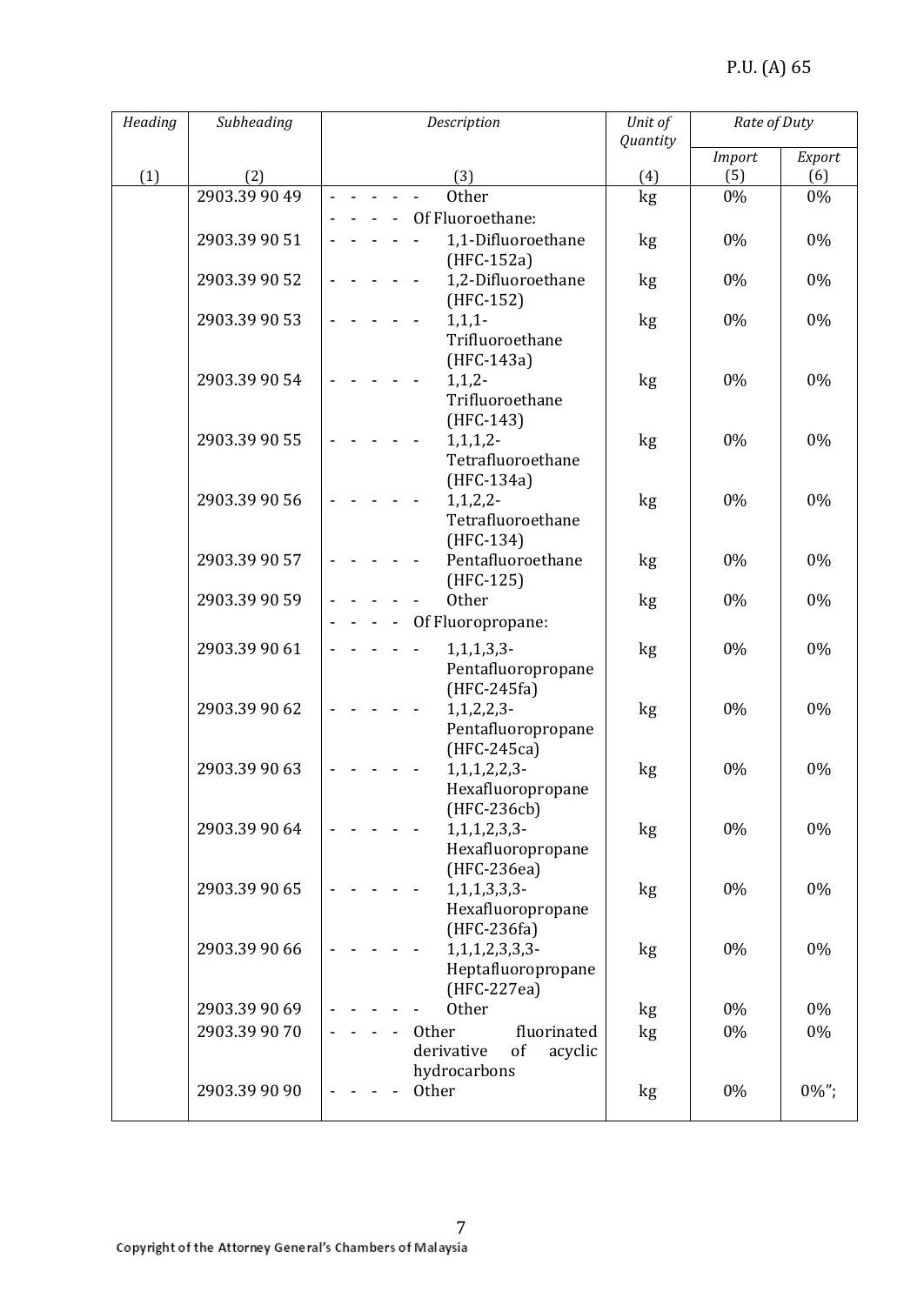- (ii) by deleting subheading 2903.79.00 22 and the particulars relating to it; and
- (iii) by deleting subheading 2903.79.00 30 and the particulars relating to it; and
- *(b)* in relation to heading 38.24, by substituting for subheading 3824.78.00 00 and the particulars relating to it the following subheadings and particulars:

| Heading | Subheading    | Unit of<br>Description<br>Quantity                                                                                                                                                           |     | Rate Of Duty  |          |  |
|---------|---------------|----------------------------------------------------------------------------------------------------------------------------------------------------------------------------------------------|-----|---------------|----------|--|
|         |               |                                                                                                                                                                                              |     | <b>Import</b> | Export   |  |
| (1)     | (2)           | (3)                                                                                                                                                                                          | (4) | (5)           | (6)      |  |
|         | "3824.78.00   | Containing perfluorocarbons<br>(PFCs)<br><sub>or</sub><br>hydrofluorocarbons (HFCs),<br>but<br>not<br>containing<br>chlorofluorocarbons<br>(CFCs)<br>or hydrochlorofluorocarbons<br>(HCFCs): | kg  | 0%            | 0%       |  |
|         | 3824.78.00 10 | Containing mixtures of<br>HFC-125, HFC-143a and<br>HFC-134a (HFC-404A)                                                                                                                       | kg  | $0\%$         | 0%       |  |
|         | 3824.78.00 20 | Containing mixtures of<br>HFC-32, HFC-125<br>and<br><b>HFC-134a</b><br>(HFC-407A,<br>HFC-407B, HFC-407C,<br>HFC-407D, HFC-407E and<br><b>HFC-407F)</b>                                       | kg  | $0\%$         | $0\%$    |  |
|         | 3824.78.0030  | Containing mixtures of<br><b>HFC-32</b><br>and<br><b>HFC-125</b><br>(HFC-410A<br>and<br>HFC-<br>410B)                                                                                        | kg  | 0%            | 0%       |  |
|         | 3824.78.00 40 | Containing mixtures of<br>HFC-134a, HFC-125 and<br>HC-600<br>(butane)(HFC-<br>417A and HFC-417B)                                                                                             | kg  | $0\%$         | $0\%$    |  |
|         | 3824.78.00 50 | Containing mixtures of<br>HFC-125 and HFC-143a<br>(HFC-507A)                                                                                                                                 | kg  | 0%            | 0%       |  |
|         | 3824.78.00 60 | Containing mixtures of<br><b>HFC-23</b><br>FC-116<br>and<br>(hexafluoroethane)(HFC-<br>508A and HFC-508B)                                                                                    | kg  | 0%            | $0\%$    |  |
|         | 3824.78.00 90 | <b>Other</b>                                                                                                                                                                                 | kg  | 0%            | $0\%$ ". |  |